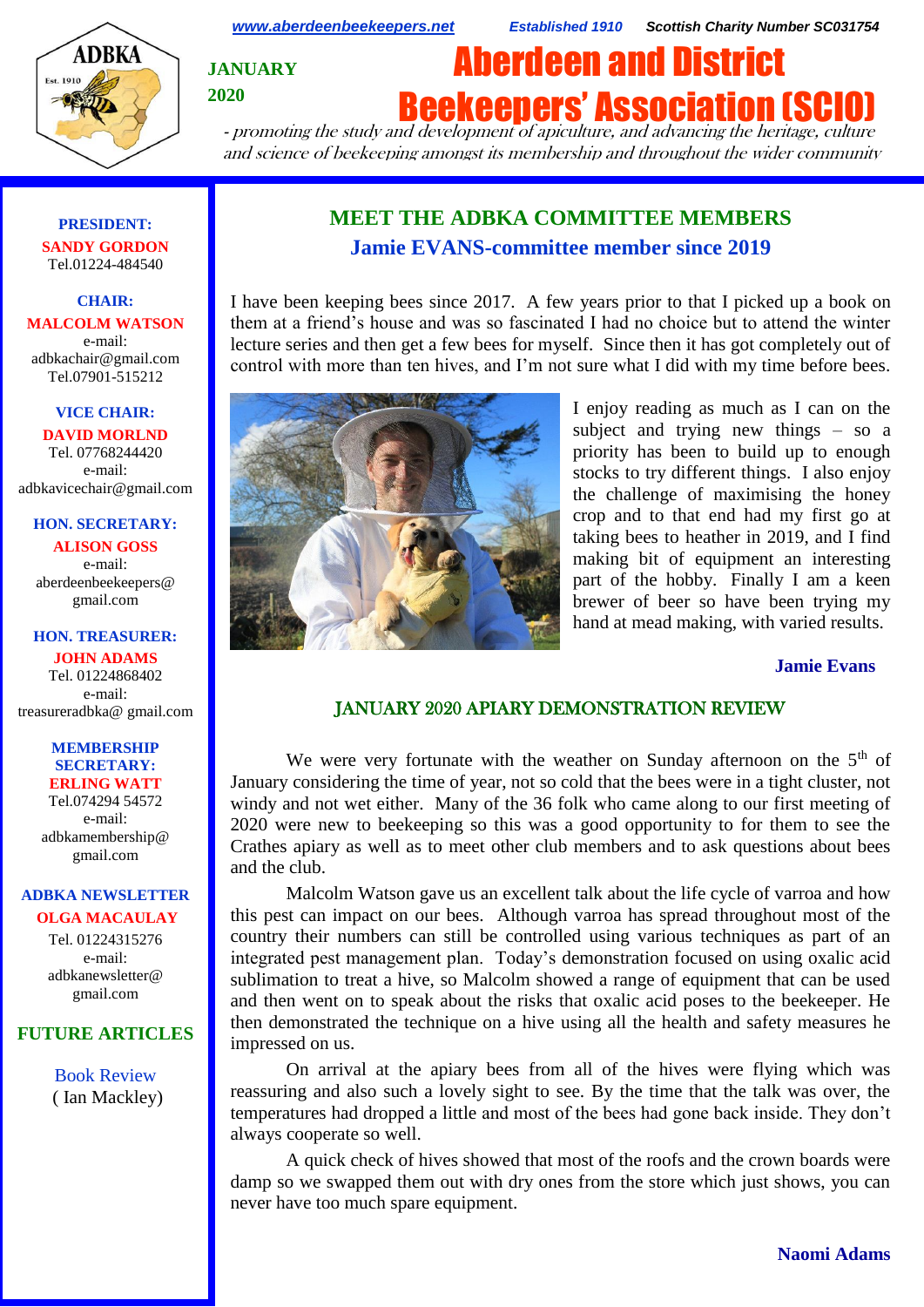#### **THERE'S A HOLE IN MY QUEEN EXCLUDER!**

Beginners' hive packages often come with a slotted steel queen excluder, and on a National hive - which is square in plan - the excluder can be positioned in one of two orientations. It is taught that such excluders should be oriented such that the rows of slots are perpendicular to the frames. This always looks somewhat counter-intuitive, so why is it recommended? The reason usually given is that in this orientation there is more area through which bees can pass than if the excluder slots are parallel to the frames. Of the half dozen beekeeping manuals I own, only Wedmore's 'Manual of Beekeeping' specifically states the excluder slots should be perpendicular to the frames, but explains that this is because 'it [the excluder] is less liable to distortion on removal if then stripped off the frames', which I don't really understand. The Haynes Bee Manual includes several clear photos of perpendicular orientations but is otherwise silent on the matter, as are the other manuals, including 'Hooper'. I have an old Langstroth slotted steel excluder, which can only go in one orientation (as the hive is rectangular) and that is with the slots perpendicular to the frames, so that adds some credence to 'perpendicular is best'.

Let's do the sums and see!

## My Thornes National slotted steel excluder has 54 rows each of 19 slots.

The slots are 19 mm long and 4.4 mm wide. Allowing for semi-circular ends, each slot thus has an area of 79.4 mm<sup>2</sup>. Let's call that  $0.8 \text{ cm}^2$ . The total aperture area of the excluder, or 'maximum hole' is thus;

0.8 cm<sup>2</sup> per slot x 19 slots per row x 54 rows = 821 cm<sup>2</sup>

As an aside, the excluder is 46 cm square so has a total area of  $2,116 \text{ cm}^2$ , of which 821 cm<sup>2</sup>, or only 39% is 'hole'.

The Modified National hive in the experiment had eleven Hoffman frames and a 9mm plywood dummy board.

## *Parallel*

With the queen excluder installed with the rows of slots parallel to the frames, 14 rows are usable and provide an aperture area of:

 $0.8 \times 19 \times 14 = 213$  cm<sup>2</sup>, or only 26% of the maximum 'hole'.

## *Perpendicular*

With the slots perpendicular to the frames, the effective area of every slot which is partially open to bees was calculated. This was done for two adjacent rows as there is a two row pattern that repeats laterally 27 times. The effective 'hole' area in two rows was calculated to be 9.6 cm<sup>2</sup>. For the whole excluder, the aperture area is thus:

 $9.6 \times 27 = 259 \text{ cm}^2$ , or 32% of the maximum 'hole'.

So there we have it! The perpendicular orientation provides just over 20% more hole area through which the bees (and air for ventilation and dehydration) can pass. I was (a) expecting the advantage to be more than that and (b) surprised how little (less than one third) of the maximum possible hole area is available in either configuration.

All of the above applies to a frameless, slotted steel excluder and perhaps to plastic equivalents. Wire rod excluders are generally preferred as they are said do less damage to the bees' wings and legs as they pass through, are less stuck down by propolis and provide a significantly greater 'hole' area for ventilation and bees to pass through. I calculated the total aperture area of my wire rod excluder to be  $1,048 \text{ cm}^2$ , which is nearly 30% more than the slotted excluder at 821 cm<sup>2</sup>. All of the wire rod excluder 'hole' can be accessed by the bees in any orientation so the useful hole area is a massive four to five times greater than a slotted excluder.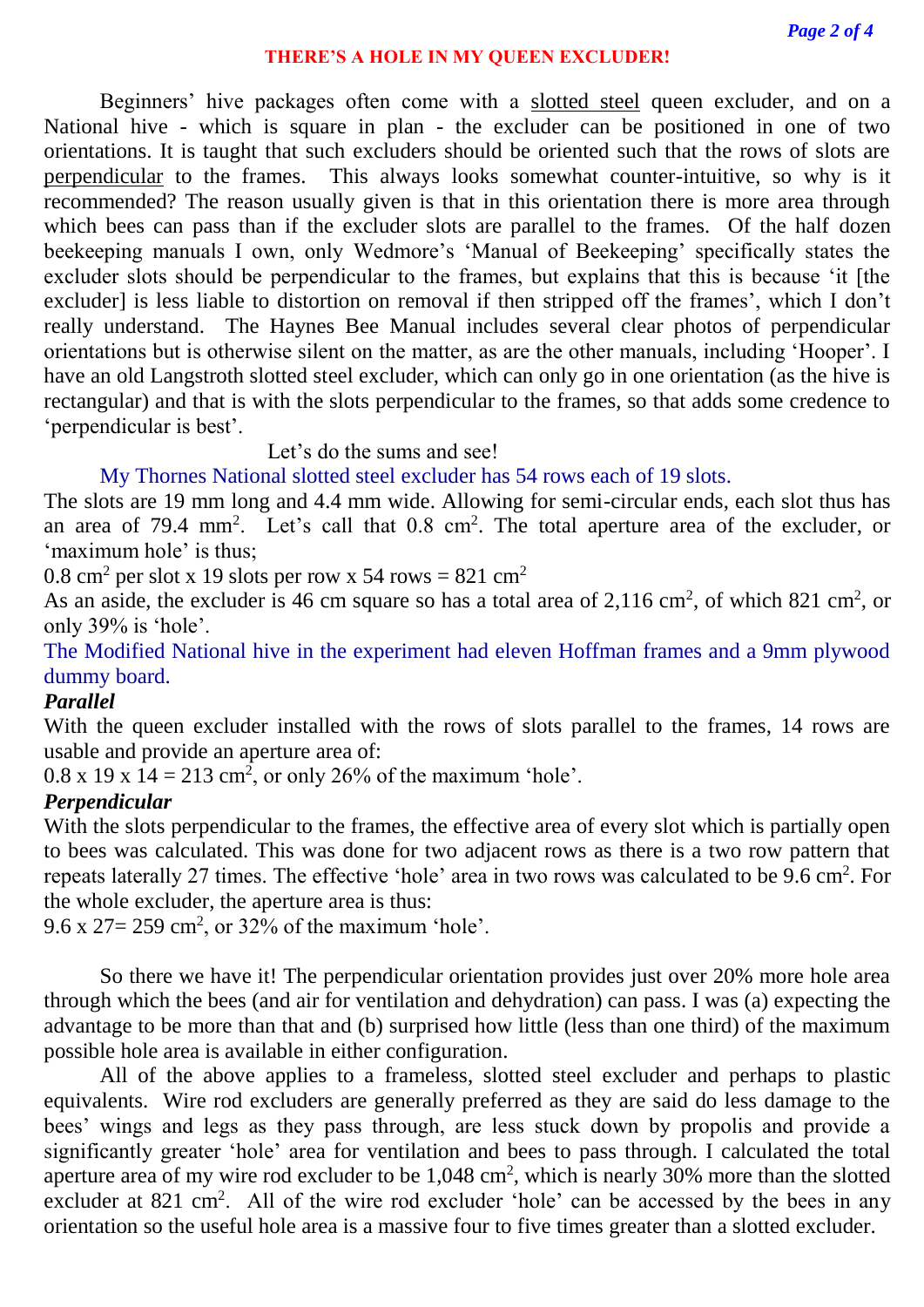## **The "correct orientation"**



Wire rod excluders are often at least double the price of slotted steel or plastic excluders and a bit harder to clean. They are usually mounted in a wooden frame with a bee space on one side. With bottom space hives such as the National, the excluder should be installed with the bee space on the lower side of the excluder. This has the effect of allowing the bees to roam freely above and below the excluder, which they can thus cross almost anywhere. The orientation of the wire rods relative to the comb frames would therefore seem to be of no consequence. I have a mixture of types of excluders and stick to the perpendicular orientation for all of them, so by habit I get it right when it matters.

So the best answer to 'which way round should my slotted queen excluder go on my National hive?' is probably 'get a wire excluder!'

#### **Ian Mackley**



#### PROFESSOR DAVID EVANS' TALK

On the 4th of December many of us had the pleasure of attending a talk by Professor David Evans. However rather than his day job of apian virology he was appearing in Blackburn as his alter ego Dr Bodgit to talk to us about his leisure activities of skip raiding and woodwork in the pursuit of keeping bees cheaply.

In his talk titled "Measure twice, cut once, swear often" David was keen to emphasise that he doesn't use any fancy tools - just a hand saw, hammer, tape measure, cordless drill and a bread knife, along with a ready supply of plasters for when the latter inevitably slips. There is no room among the stockpiles of other people's rubbish for table saws or band saws in his garage, although he did confess to the extravagance of a nail gun.



*Brood Frames showing tongue depresses and barbeque skewers*



*Deep Crown Board with Perspex window*

 For cheap materials top tips were to get offcuts from anywhere that sells wood, shower doors from skips as a ready supply of free perspex and discarded For Sale signs for any correx requirements

Dr Bodgit brought a few items he had made earlier to demonstrate what can be achieved with these low cost materials. Of particular interest to the audience were hive floors with underfloor entrances which can be made for a fraction of the price of commercially available equivalents, however David noted his most significant ongoing savings come from his foundation-less brood frames. Using these In conjunction with his trusty homemade wax melter he can avoid the purchase of foundation even though he is keeping pathogens to a minimum by melting 30% of his brood frames each year. David also covered DIY endeavours which he considers not to be worth the hassle - namely homemade queen excluders, extractors and brood boxes/supers.

Many of David's projects can be found on his fascinating blog - [http://theapiarist.org,](http://theapiarist.org/) and his twitter feed @The\_Apiarist is well worth following. Many thanks to David for an informative and entertaining talk.

#### **Jamie Evans**